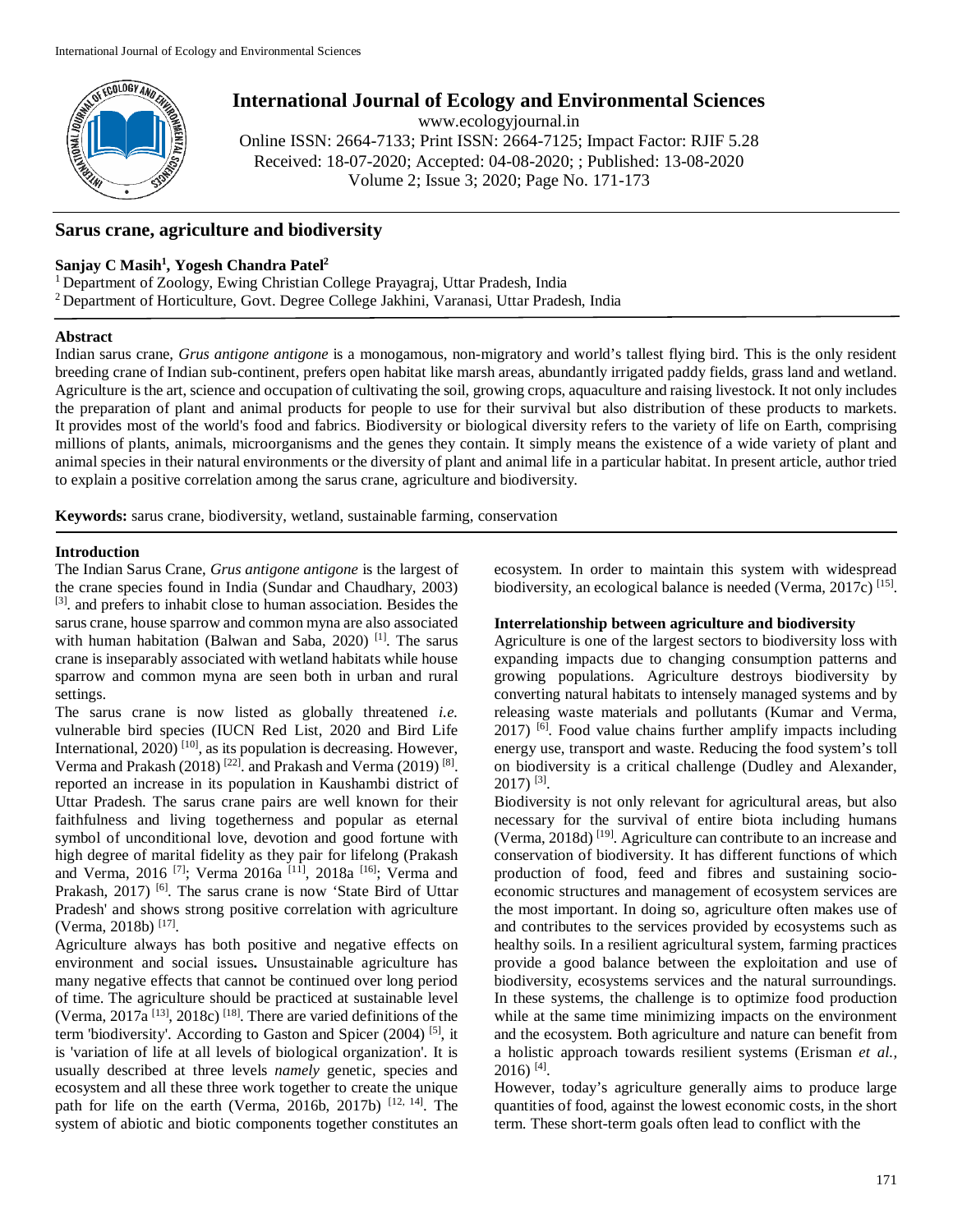Conservation and management of biodiversity and other longterm ecosystem services. India is a developing and agriculture dominated country. Its population is increasing day by day and in order to meet its nutritional requirement, the rate of agricultural production is continued to increase.

Agriculture, whether conventional or organic, always has some degree of impacts on the environment. Impact of agriculture on environment and biodiversity is both positive and negative. Unsustainable agriculture exerts mostly negative impact on the environment and biodiversity, which is often discussed merely in terms of pollution and imbalance of nutrients. However, negative impacts from unsustainable farming practices include several aspects *namely* land conversion, habitat loss, wasteful water consumption, soil erosion, genetic erosion, degradation as well as pollution.

Unsustainable development occurs when present progress is at the expense of future generations. Irresponsible planning and environmental degradation through exploitation of resources, generation of wastes and pollutants are the some reasons. Such practices are not sustainable in the long term. The true sustainable development is the optimum use of natural resources with high degree of reusability, minimum wastage, least generation of toxic byproducts and maximum productivity. The sustainable development has multi-dimensional concept incorporating the interactions among society, economy and environment.

#### **Conclusion**

Unsustainable means not able to be maintained or supported at current rate in future without upsetting the ecological balance by depleting natural resources while agriculture is the art, science and occupation of cultivating the soil, growing crops, aquaculture and raising livestock. The unsustainable agriculture is a form of agriculture that cannot be continued over long period of time. At the same time, agriculture has been shown to produce significant effects on climate change, primarily through the production and release of greenhouse gases etc. Unsustainability of agriculture is specific to every situation because 'sustainability' is the situation of being able to be continued over time- depends upon the combined results of the methods, species climate and soil properties for a particular specific agricultural situation. The true sustainable development is the optimum use of natural resources with high degree of reusability, minimum wastage, least generation of toxic by-products and maximum productivity. The sustainable development has multi-dimensional concept incorporating the interactions among society, economy and environment.

The global population is still increasing day by day which needs adequate food supply and nutritional requirement. This demand and requirement should be fulfilled by sustainable agriculture without causing any negative effects on environment. The unsustainable agriculture no doubt has multiple negative effects that must be minimized by promoting agricultural research and innovations. The rich and varied diversity of animals, plants and microbial life must have to be maintained for the purpose of ecological balance, which is indispensable for mutual survival and existence of living beings with a large of innovations in agriculture sector in order to achieve the goal of good security with sustainability. Thus, we have to maintain strong agriculture sector for food security but not at the cost of biodiversity.

We have to establish a good balance between agriculture and biodiversity because both are necessary for the existence and survival of the nature and all living creatures.

In fact, this is the major challenge of today to secure and increase agricultural yield while at the same time conserving biodiversity, ecosystems and resources as well. A paradigm shift is therefore required in agriculture to stop the large-scale loss of biodiversity in the agricultural landscape and soil. Author proposes a holistic approach that contributes to the development and implementation of sustainable agricultural practices. An agricultural system based on the full potential of biodiversity provides opportunities to create a resilient system in which both food production and nature can thrive that in turn can bring a system of sustainable development. In order to achieve the sustainable development, each and every one should obey the effective environmental ethics, minimize the harmful anthropogenic activities, promote inclusive education and development and care for earth, environment and biodiversity (Verma, 2019)<sup>[8]</sup>. Everyone should understand the multiple dimensions of sustainability and attempt to develop measures, criteria and principles for them (Yadav, 2016). All stakeholders should explore the patterns and levels of natural resource available and their optimum use with ecological and social sustainability.

#### **References**

- 1. Balwan WK, Saba N. Decline of House Sparrow and Common Myna Population in Doda Region of Jammu and Kashmir, India. International Journal of Biological Innovations. 2020; 2(1):20-24.
- 2. Bird Life International. IUCN Red List for birds, 2020. Downloaded from http://www.birdlife. org
- 3. Dudley N, Alexander S. Agriculture and biodiversity: A Review. Biodiversity. 2017; 18(2-3):45-49.
- 4. Erisman JW, van Eekeren N, de Wit J, Koopmans C, Cuijpers W, Oerlemans N, *et al*. Agriculture and biodiversity: A better balance benefits both. AIMS Agriculture and Food. 2016; 1(2):157-174.
- 5. Gaston KJ, Spicer JI. Biodiversity: An Introduction. 2nd ed. Wiley Blackwell Publishing, 2004, 208.
- 6. Kumar Ajay, Verma AK. Biodiversity loss and its Ecological impact in India. International Journal on Biological Sciences. 2017; 8(2):156-160.
- 7. Prakash S, Verma AK. Marital fidelity and congregation of Indian sarus crane, Grus antigone antigone in and around Alwara lake of district Kaushambi (Uttar Pradesh), India. International Journal of Biological Research. 2016; 4(1):10- 13.
- 8. Prakash S, Verma AK. Comparative Analysis of Sarus Crane Population from 2012-2019 in and around Alwara Lake of District Kaushambi (U.P.), India. International Journal of Biological Innovations. 2019; 1(2):36-39.
- 9. Sundar KSG, Choudhary BC. The Indian Sarus Crane Grus a. antigone: a literature review. J. Ecol. Soc. (India). 2003; 16:16-41.
- 10. IUCN. The IUCN Red List of Threatened Species, 2020. Version 2020-2. https://www.iucnredlist.org.
- 11. Verma AK. The Sarus Crane Pair: Made for Each Other. International Journal on Biological Sciences. 2016a; 7(2):87- 89.